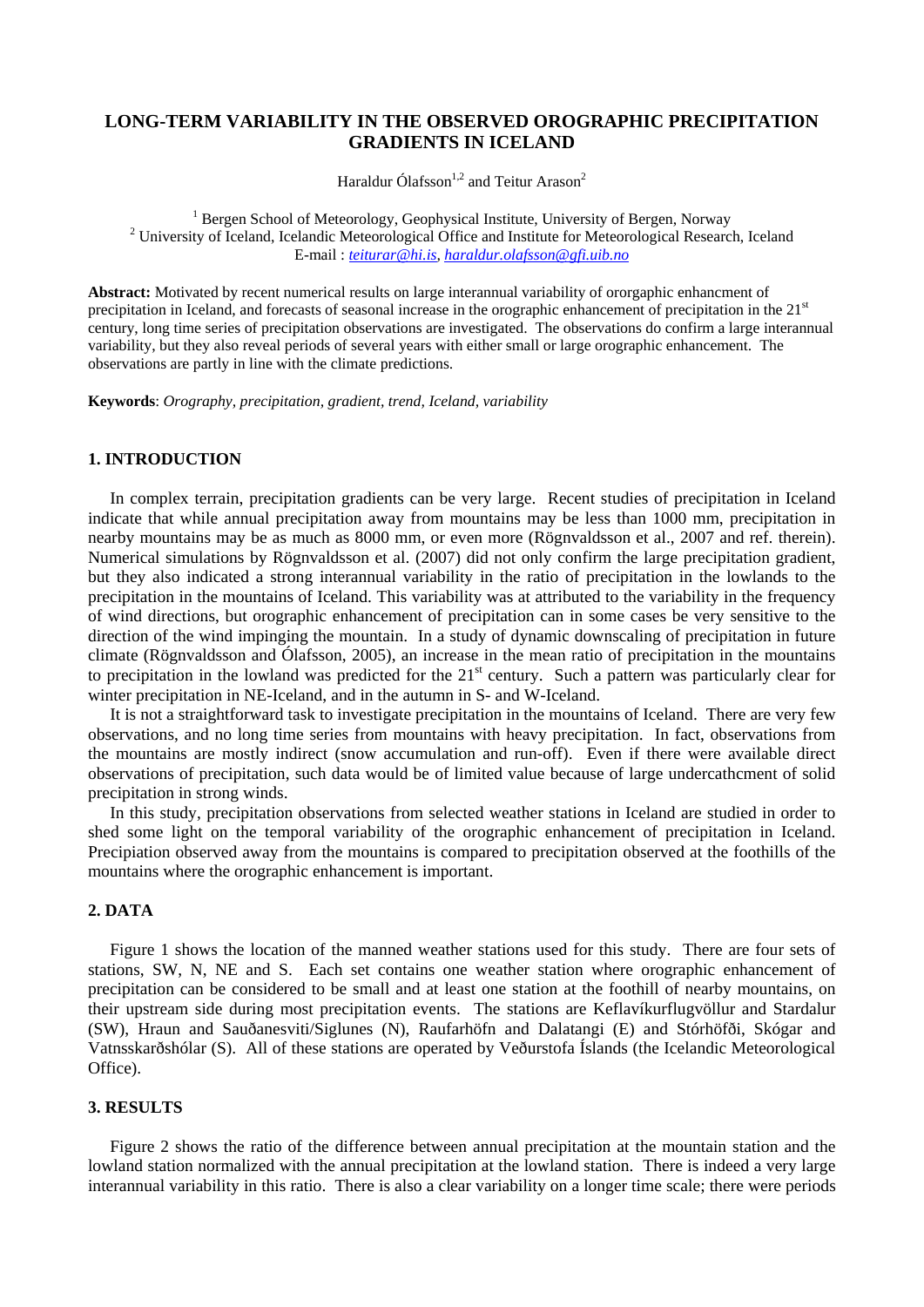of several years in the late 40s, in the late 60s and around 1990 with relatively low orographic enhancement in the northeast (NE). In the south (S1 and S2), the orographic enhancement was high around 1970, low around 1980 and there is a relatively regular increase from 1980 to 2000, followed by a decrease. The increase in the orographic enhancement in the NE since 1990 is present in all seasons, but most clearly in the



**Figure 1:** Location of the weather stations used for this study and four sets. Boxes indicate the stations away from the mountains, while circles show the location of the stations at the foothill of the mountains

autumn (fig.3 SON). The 1980 low values and the subsequent rise in the south are present in all seasons, and so is the decrease after the year 2000. The orographic enhancement is higher in the summer than in the winter in sets N and NE, it is quite similar in all seasons in set S, but higher in the winter than in the summer in set SW.



**Figure 2(a):** Difference between precipitation at the mountain station and the lowland station, divided by the annual precipitation at the lowland station. Stations in the two regions in the south (fig.1).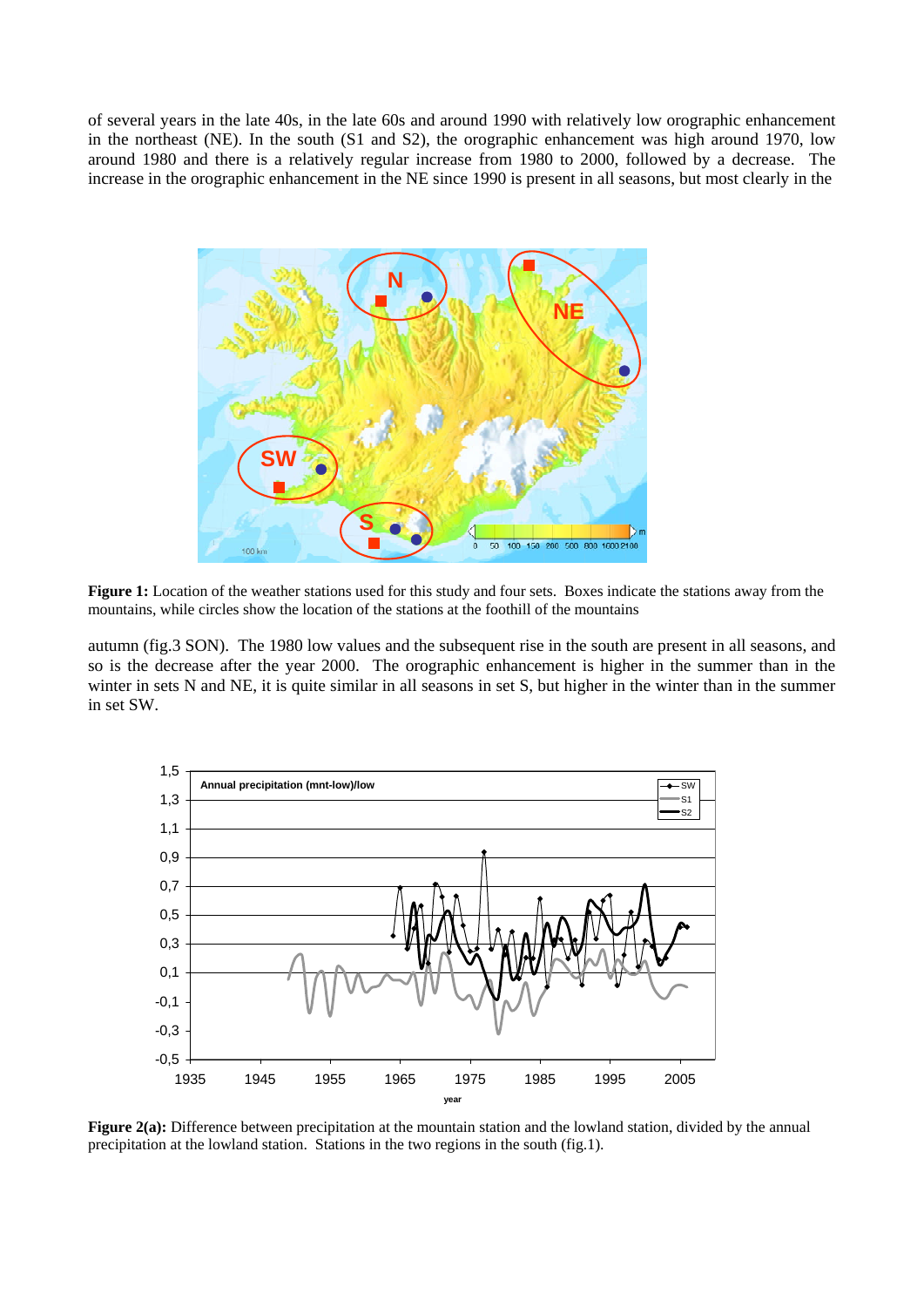

**Figure 2(b):** Difference between precipitation at the mountain station and the lowland station, divided by the annual precipitation at the lowland station. Stations in the two regions in the north (fig.1).

### **3. DISCUSSION**

The results presented here confirm the large interannual variability in the orographic enhancement of precipitation indicated by Rögnvaldsson et al. (2007). However, in the present study, the maximum enhancement in the north is in the summer and not in the winter. This is presumably related to the location of the stations being upstream of the mountains. In the strong winter winds, the true orographic enhancement is presumably greater than in the summer, but the mountain precipitation maximum is further downstream than in the summer. Realatively weak winds in the summer give less advection of the precipitation and they also favour upstream blockings. Both contribute to shifting the precipitation maximum upstream. The set from the NE gives an increase in orographic precipitation from 1990 to 2006 which corresponds to the forecasted climate change (Rögnvaldsson and Ólafsson, 2005). However, unlike the climate forecast, there is somewhat stronger signal in the autumn (SON) than in the winter (DJF). Contrarily to the climate prediction for the  $21<sup>st</sup>$  century, the observations show a moderate reduction in the orographic enhancement of autumn precipitation in the south (S) in the last 15 years.

The large observed variability observed in the orographic enhancement of precipitation needs to be related to elements of the atmospheric flow such as temperature and winds for conceptual understanding of the precipitation climate in the mountains and interpretation of future climate predictions.